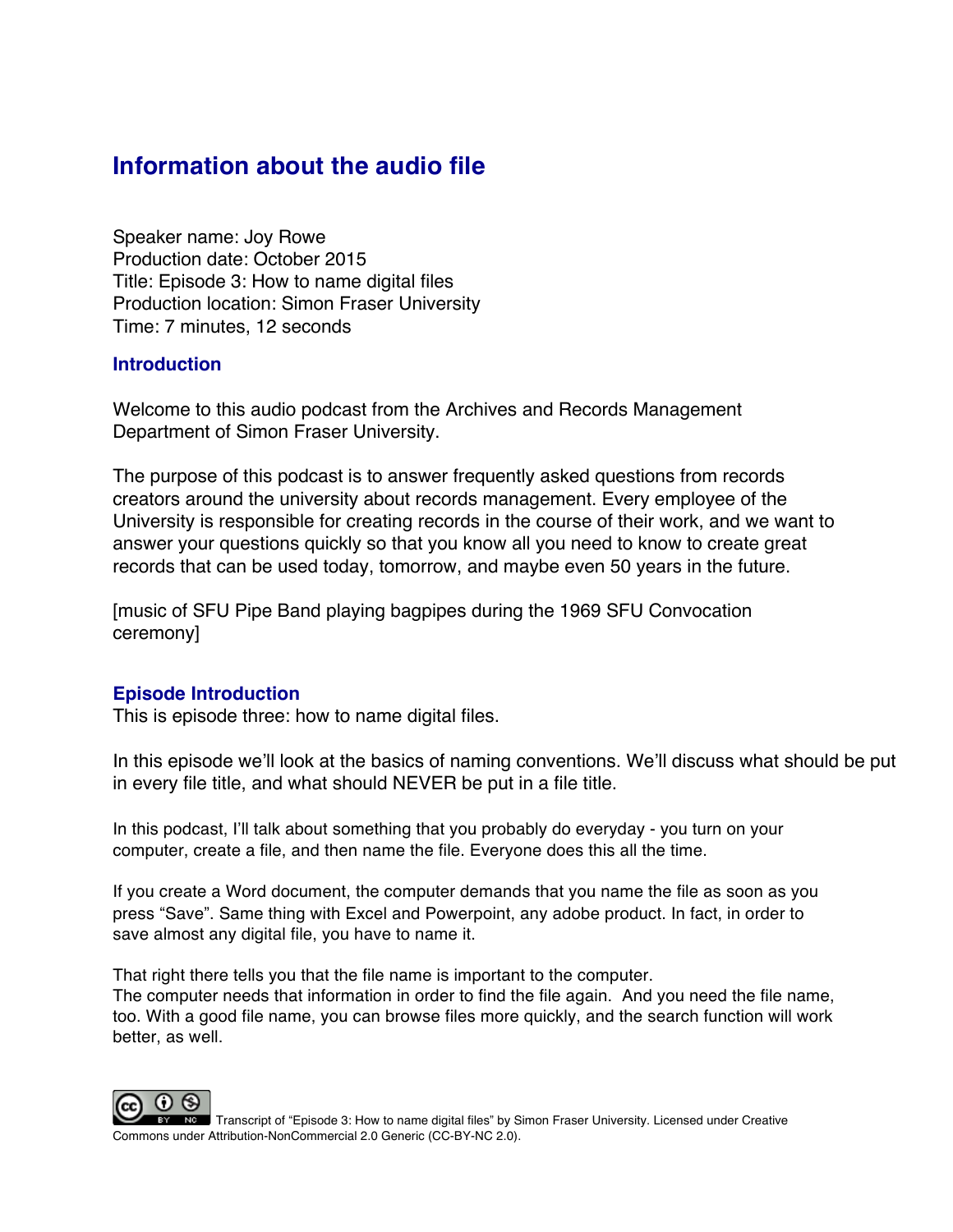During this podcast, I'll introduce you to the idea of naming conventions. A naming convention is a consistent way to name your digital files.

After this short podcast, you will be able to name your own digital files better - knowing both what you should NOT do - as well as what you should include - with every file name that you create.

For naming conventions, there are two big buckets of things to know:

- 1) Things to NOT do
- 2) Things you can or should do

First we are talking about the 3 things that you should NOT do when you name a file.

#### **# 1. DON**'**T use periods or slashes or symbols in a file name.**

No "at" sign or hash tag, percentage, or blank or spaces. If you put these in a file name, it can cause problems for the computer and it can make it hard or impossible to find the file later. Keep file names strictly alphanumeric. Think about the main keys on your computer keyboard and use those.

Basically, keep out anything that you've been trained to put into a password to make it more secure. If it's a weird character, it doesn't belong in the file name.

#### **# 2. Don**'**t put personal information into a file name.**

Student ID numbers don't belong in a file name. Also say No to personal names.

If you can't avoid using personal information, keep things as restricted as possible. Two initials for a name, for example.

*(It*'*s OK to use position titles, but abbreviate them)*

#### **# 3. Don**'**t make a mess of dates.**

There are lots of different ways to write out the digits for today's date, month, and year. Does the month go first, or the date? Should you use a two-digit year, or a four-digit year?

For your naming convention, keep it simple. Use the international standard for how to write dates:

It goes like this: Start with the YEAR.

That's a 4 digit year, so "2016".

THEN a two-digit MONTH. For September, use "09".

THEN comes a two-digit DAY of the month. So, "15" for the 15th of the month.

That makes "2016-09-15" the way to write September 15, 2016.

If this is confusing, search for "ISO date standard" and you'll find plenty of examples on the internet.

#### **That cover three things that you should NOT do when you are naming a file.**

- Don't use weird characters.
- Don't put personal information in a file name.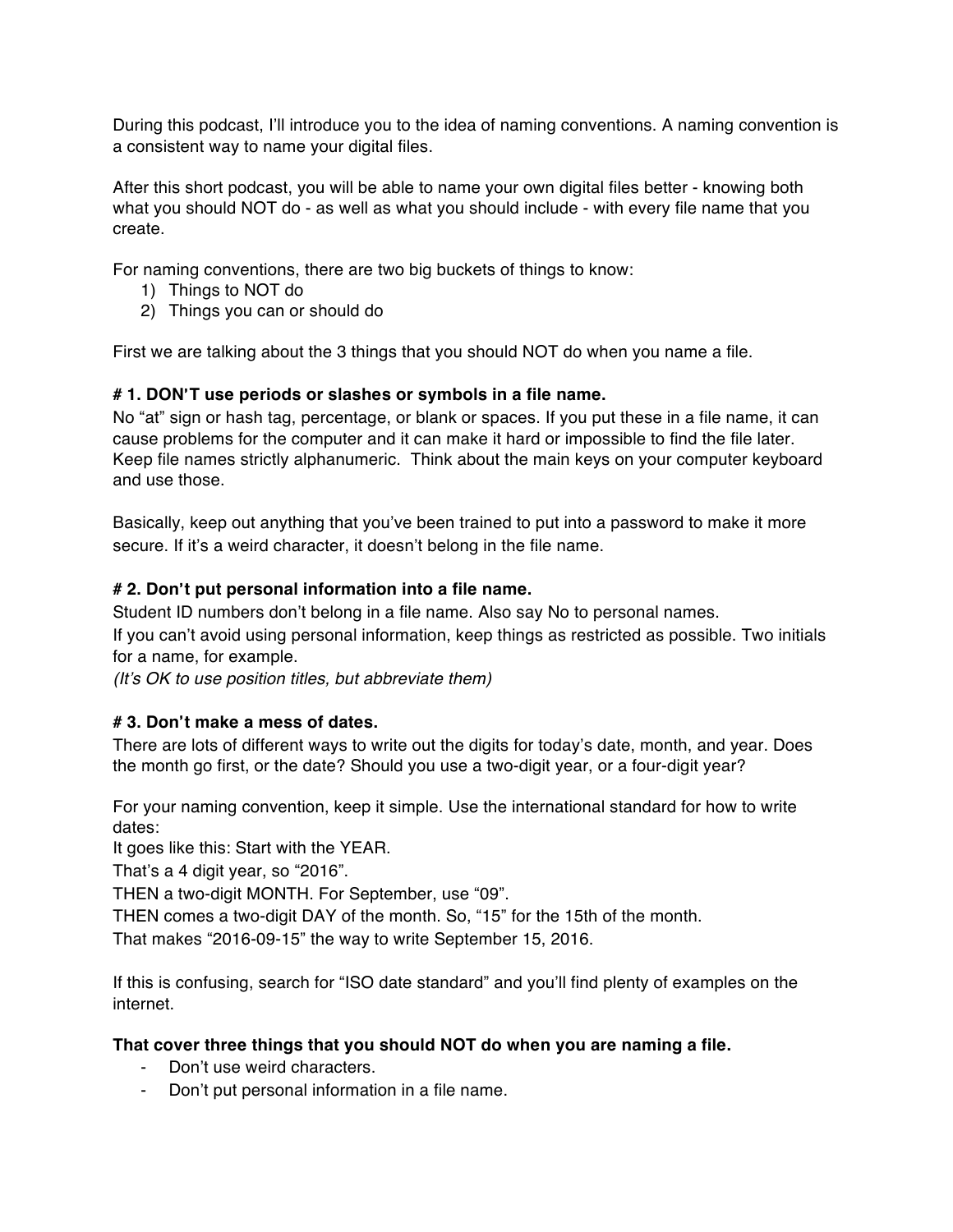- And don't make a mess of the dates.

Next, here are three things that you SHOULD do when you are naming a file.

## **# 1. DO call the file what it is.**

Is it a report or a chart? Is it minutes to a meeting? What's the committee's name? Is it the final version of this document?

When you name a file, capture what the document is about as best as you can.

### **# 2. DO keep things short.**

Despite all the advances in technology, you should still really be aiming for a file name that's about 25 characters. Longer than that, and you run into issues when you open the file on some systems, or when you publish the document to the web.

Think of a file name as valuable real estate. What you name it matters, so make it count.

DO use abbreviations for anything that you create frequently. In your office, agree on abbreviations that everyone will use. Or, if you need help, contact the archives for our abbreviation standard.

#### **# 3. Do put a date in the file name.**

A full date. Year-month-day. For a draft, you might choose the date that you created the file. Or for a final document, you'll probably want the date that it was finalized and approved.

Your digital file name should include a meaningful date.

To recap our naming conventions rules, we covered 3 things to NOT do and 3 things to ALWAYS do when you name a digital file.

We struck out the weird characters that mess up the computer. We removed personal information. We made better use of the real estate by using abbreviations and keeping things short. We made sure to include a relevant date. And we used the international standard on dates so that no one is confused about which date we mean. And above all, we called the file what it is, giving it the best and shortest name possible so that other people in your group can find it.

# **Credits**

That brings us to the end of episode three on how to name digital files.

This podcast has been brought to you by the Archives and Records Management Department of Simon Fraser University. If you have suggestions for other topics to cover in future podcasts, please contact archives at archives@sfu.ca

This audio file was created in October 2015 by the Archives and Records Management Department of Simon Fraser University. This audio file is licensed under the Creative